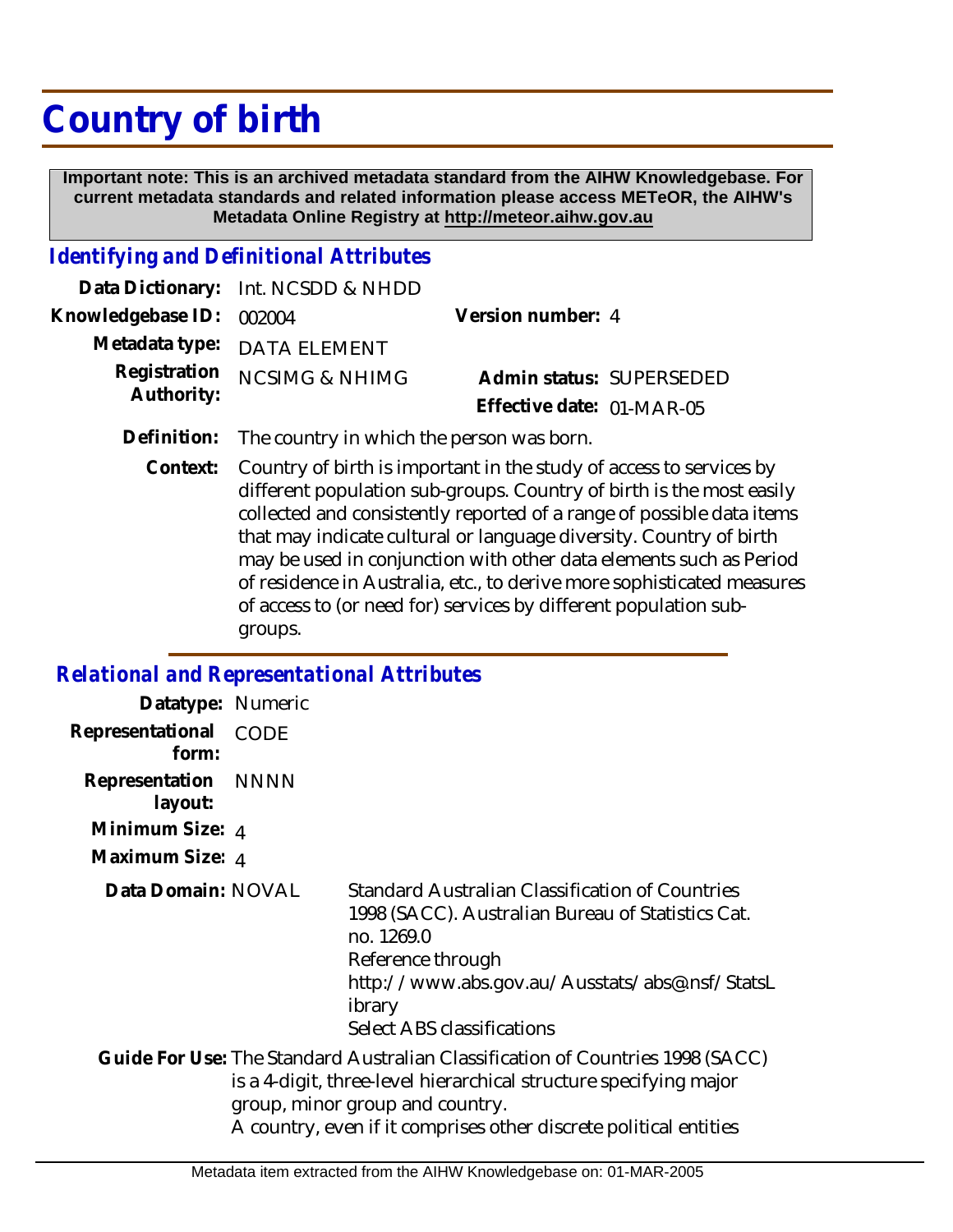such as states, is treated as a single unit for all data domain purposes. Parts of a political entity are not included in different groups. Thus, Hawaii is included in Northern America (as part of the identified country United States of America), despite being geographically close to and having similar social and cultural characteristics as the units classified to Polynesia.

Verification Rules:NHDD specific:

DSS - Health Care client identification: County of birth for newborn babies should be 'Australia'.

Collection Methods: Note that the Standard Australian Classification of Countries (SACC) is mappable to but not identical to Australian Standard Classification of Countries for Social Statistics (ASCCSS) Some data collections ask respondents to specify their country of birth. In others, a pre-determined set of countries is specified as part of the question, usually accompanied by an 'other (please specify)' category.

> Recommended questions are: In which country were you/was the person/was (name) born? Australia Other (please specify)

Alternatively, a list of countries may be used based on, for example common Census responses.

In which country were you/was the person/was (name) born? Australia England New Zealand Italy Viet Nam **Scotland Greece** Germany **Philippines** India **Netherlands** Other (please specify)

In either case coding of data should conform to the SACC. Sometimes respondents are simply asked to specify whether they were born in either 'English speaking' or 'non-English speaking' countries but this question is of limited use and this method of collection is not recommended.